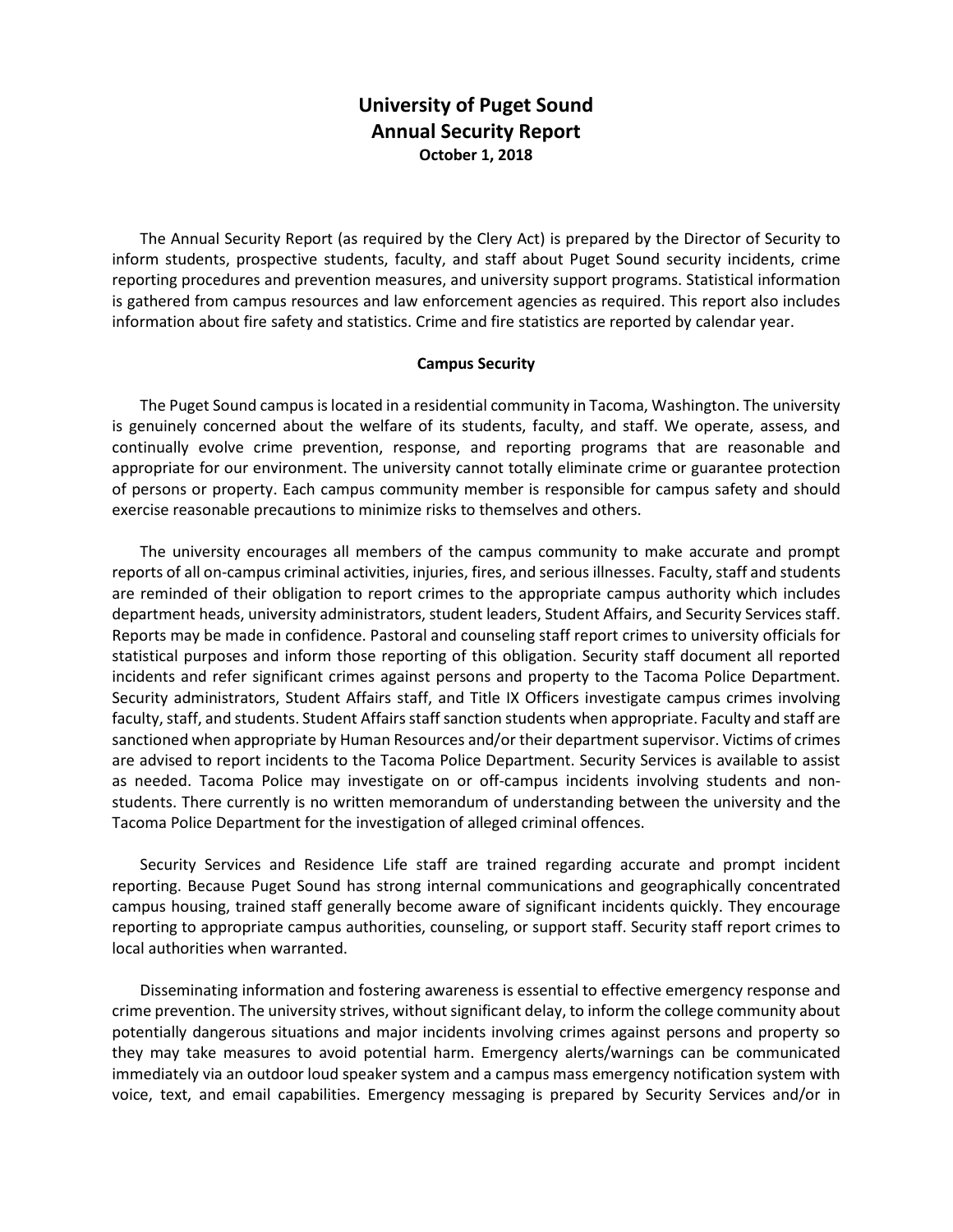conjunction with the Office of Communications. Campus emergency communication systems are tested monthly by Security staff.

Security administrators, through key control and card access, regulate building use. Video surveillance cameras are used in many non-private campus areas to deter and investigate reported suspicious activity. Academic facilities have electronic locks that secure buildings at varying times depending on use schedules. Prior written authorization is required for access when facilities are secured. Residence Halls are secured 24 hours a day. Security and Residence Life staff members patrol living areas to check for propped or unsecured doors. Areas rendered un-securable by damage or equipment failure are repaired on a high priority basis. All student housing provided by the university is on-campus.

Personal safety, resource information, and property protection literature is available at Security Services. Security Services assists students with engraving personal property or an engraver is available for loan at the Security office. Security administrators meet bi-monthly with student leaders to report campus incidents and discuss crime prevention measures. Crime prevention information is posted on bulletin boards throughout campus and communicated in the student newspaper, which typically is published weekly during the fall and spring semesters. Crime prevention information also is emailed regularly to the campus community and included in a weekly on-line news letter to faculty and staff.

Puget Sound Security staff enforce campus rules and regulations on university property. Security staff work closely with the Tacoma Police Department to enforce local, state and federal law on the campus and on the campus borders. On-duty security staff carry two-way radios that allow direct communication with Tacoma Police and other emergency response personnel. Tacoma Police are summoned to provide assistance, make arrests, and investigate criminal matters as appropriate. Security staff do not normally arrest suspects without Tacoma Police assistance. Tacoma Police officers routinely patrol the campus vicinity and maintain communication with on-duty Security staff to share important information about activity in the area of campus. Security administrators also meet regularly with Tacoma Police administrators to share information.

Puget Sound, through Security Services and Student Affairs staff, enforces university regulations regarding possession, use, and serving of alcoholic beverages. Regulations reflect State laws, and underage drinking is not permitted. University policies also prohibit on-campus possession, use, or sale of marijuana and illegal drugs per Federal and/or State law. When state and federal laws are in conflict, federal law takes precedence. Because the university's conduct process is educational, violators may be referred for mandatory psychoeducational workshops or substance abuse assessment counseling by Student Affairs staff. Puget Sound also has educational programs ("Know Your Numbers," "Hashing Out The Truth," e-Toke, and "e-Chug") for substance misuse and abuse prevention, which all students may participate in or attend during New Student Orientation and at other times during their educational experience. Puget Sound faculty and staff have access to "Unum Work-Life Balance" – and employee assistance program which provides resources for those concerned about personal alcohol and/or drug use.

University policy prohibits the possession or use of weapons on campus by anyone except lawenforcement officials, armored car couriers, or others specifically authorized by the university to support curricular or co-curricular programs. A *weapon* is defined as any firearm, explosive, knife, club, or other object that has been designed with the intent to harm another person or property (or replica of such a firearm or object) or any object used to inflict harm to another person or property. *Possession* includes, but is not limited to, storage in residential facilities, academic or administrative offices, lockers, desks, briefcases, or personal vehicles parked on university property.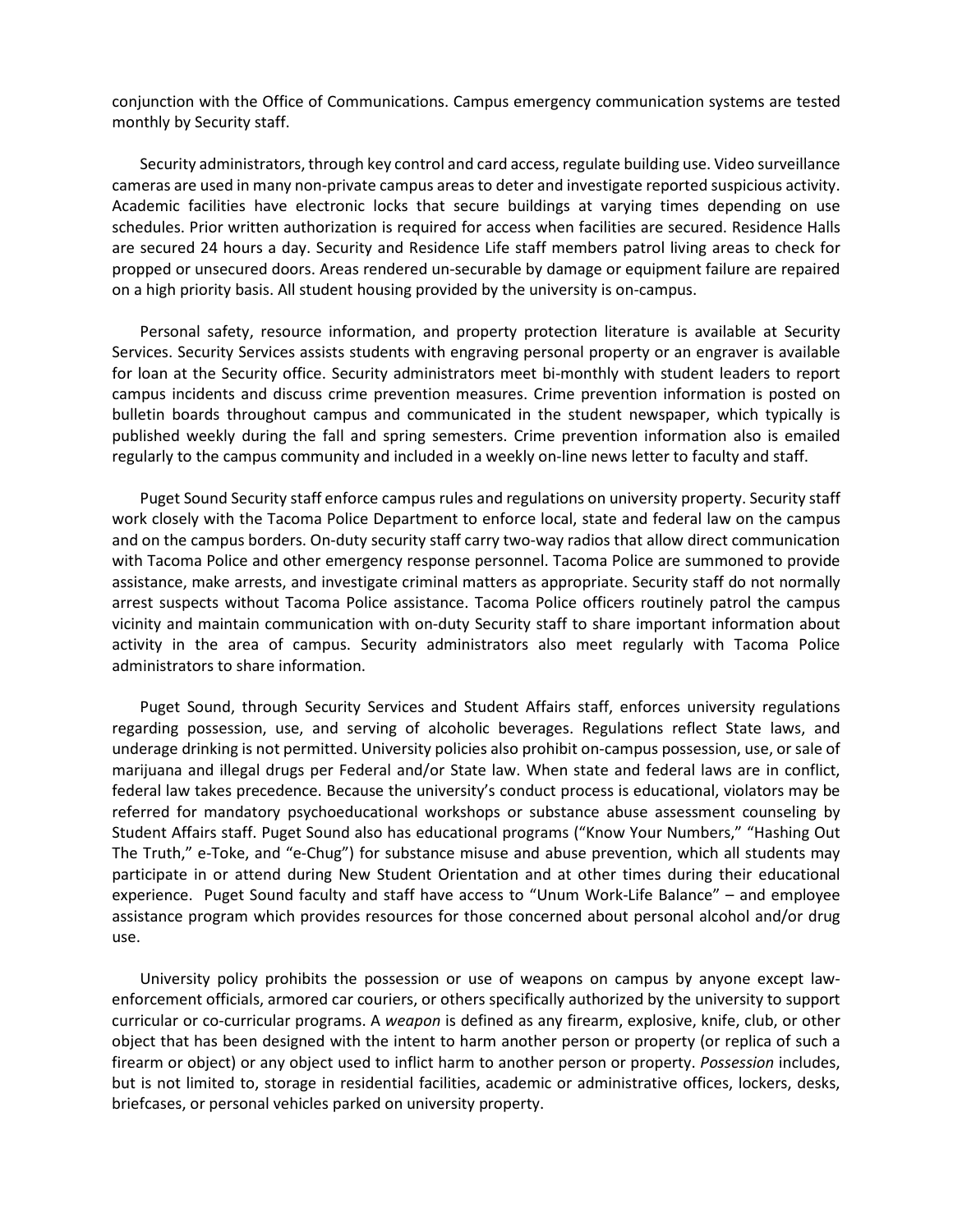The university has in place a [Code of Conduct](http://www.pugetsound.edu/files/resources/2129_PolicyCodeofConduct.pdf) [\(www.pugetsound.edu/code-of-conduct\)](http://www.pugetsound.edu/code-of-conduct) that outlines the high university ethical standards and expectations of students, faculty, staff, officers, trustees, and others with whom we work. The Code of Conduct provides an overarching statement that supplements but does not replace existing university policies and codes. Puget Sound's student conduct process is independent of criminal or civil proceedings. Students are advised by the college of the option to pursue criminal charges or to bring civil action against perpetrators of crimes on campus. The student conduct process can be reviewed at [www.pugetsound.edu/student-conduct.](http://www.pugetsound.edu/student-conduct)

The university has policies that address sexual assault, sexual violence or harassment, domestic violence, dating violence, stalking, discrimination and harassment. The university's "Campus Policy Prohibiting Sexual Misconduct" is located at [www.pugetsound.edu/sexualmisconductpolicy.](http://www.pugetsound.edu/sexualmisconductpolicy) The "Campus Policy Prohibiting Discrimination and Harassment" is located at [www.pugetsound.edu/discriminatoryharassmentpolicy.](http://www.pugetsound.edu/discriminatoryharassmentpolicy) These policies include policy statements, definitions, and examples of behaviors and comments not permitted at the college*.* 

Counseling, Health & Wellness Services, Bystander Revolution Against Violence under Student Affairs, and Puget Sound's Title IX Office (which includes an officer and deputy officer), sponsor programs to promote healthy relationships and increase student awareness about sexual violence, offenses, discrimination, and harassment.

A survivor of a sexual offense or university employees who are informed about a sexual assault should report the incident immediately to Security Services, the Deputy Title IX Officer, or a university Harassment Reporting Officer. Reporting information is available here [www.pugetsound.edu/reportingofficers.](http://www.pugetsound.edu/reportingofficers) The survivor has the option to notify the Tacoma Police Department whether or not the offense is reported to Security Services. If the survivor so desires, the college will assist in notifying the police.

A sexual offense survivor is encouraged to seek immediate medical attention. A prompt medical examination is important to assess possible injuries or infection and collect medical evidence in the event of criminal prosecution. The survivor is also encouraged to seek personal counseling and support from Counseling, Health & Wellness Services, the college chaplain, the Sexual Assault Center of Pierce County, or another counseling service of the survivor's choice. Additionally, a Sexual Misconduct Resource Center is available on-line at [www.pugetsound.edu/sexual-misconduct-resource-center.](http://www.pugetsound.edu/sexual-misconduct-resource-center) If the survivor so desires, the college will make alternative campus housing and academic arrangements as appropriate and reasonably available. Students may request that reports made to counseling staff or the university chaplain be kept confidential. If there is an investigation of sexual misconduct, the complainant and the respondent are entitled to have others present during the disciplinary proceeding. The complainant and respondent are allowed support persons. They also are informed in writing about disciplinary proceeding outcomes alleging a sexual offense, including the nature of any sanctions. The university may impose one or more sanctions as appropriate, including but not limited to an official reprimand, campus activity restrictions, eviction from campus housing, student suspension, student expulsion, or termination of a faculty or staff member's employment. A campus policy violation finding requires proof that allegations are more likely true than not true (preponderance of evidence).

Training on sexual discrimination, harassment, assault, and other forms of violence prevention is provided to student leaders using a comprehensive approach involving peer influence and bystander choices through nationally recognized programs such as Green Dot and Take Back the Night. New students participate in a consent workshop and attend a Green Dot Bystander persuasive speech as part of New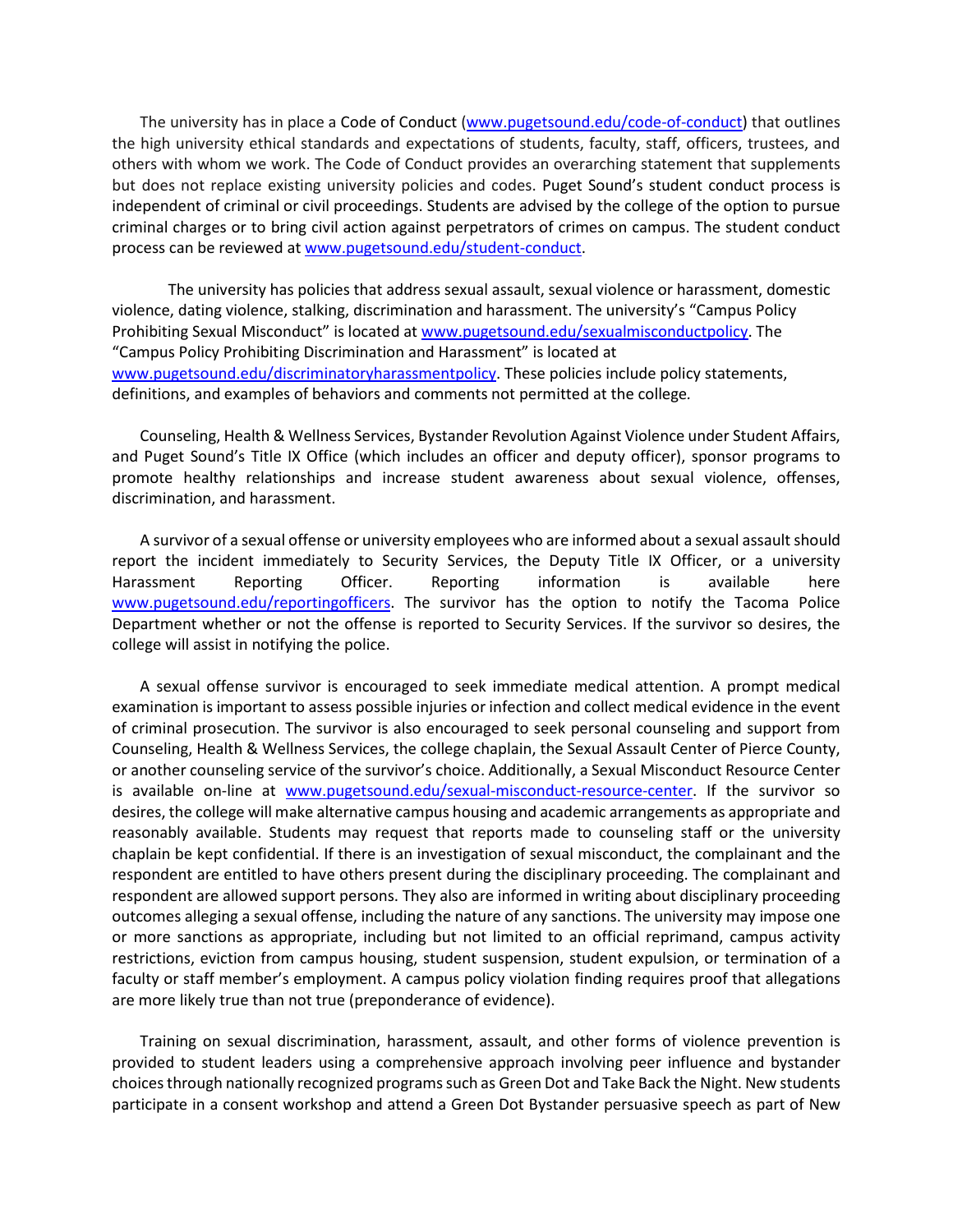Student Orientation. Attendance is taken at those sessions so that those who did not attend can be invited to a personalized session in the fall semester. Student Orientation Leaders and Resident Assistants are required to participate each August in this program and training. Sexual violence prevention workshops such as Green Dot Bystander Workshops are provided several times each semester or upon request for interested groups or organizations. Campus-wide presentations such as Take Back the Night occur each semester. Other prevention and awareness efforts occur through the academic year and include Domestic Violence Awareness month, the Escalation Workshop in conjunction with the OneLove Foundation in response to Dating Violence, the It's On Us Week of Action, the Clothesline Project and the No More campaign.

Training on preventing workplace sex discrimination and discriminatory harassment, including sexual harassment, is provided to faculty, staff, and student employees. Puget Sound offers mandated online harassment prevention and preventing sexual violence tutorials that include the legal basis for harassment, behavioral awareness, and knowledge testing through case scenario-based questions. These tutorials address Puget Sound's Policy Prohibiting Sexual Misconduct, which provides detailed descriptions of reporting responsibilities and grievance processes for students, faculty, and staff. Puget Sound staff are asked to complete the tutorials within 30 days of hire and every two years thereafter. Online training is augmented by classroom-based diversity awareness and discrimination-prevention training by the Office of Diversity and Inclusion staff in partnership with Student Affairs staff and the Office of Human Resources.

Classroom-based training on diversity and inclusion, harassment prevention, and bystander intervention response to power-based violence, including sexual violence, is regularly included in the annual Professional Development & Enrichment Conference for faculty and staff.

Title IX training, including reporting requirements is included in new faculty and staff orientation programs. All employees receive prevention, awareness and educational content about consent, dating/domestic violence, stalking, and reporting requirements through an on-line tutorial.

The Sexual and Gender Violence Committee (SGVC) consisting of students, faculty, staff, and external community affiliates meets twice per semester with additional sub-committee meetings on policy/response and outreach/prevention education. This institution-wide committee collectively assesses and addresses what the campus community is doing to address sexual and gender violence prevention, education, and response.

A program, now on-going, trains Faculty/Staff to become Victim Advocates. Each volunteer advocate participates in an eight-hour training on Victim Advocacy. Faculty/Staff Victim Advocates serve as advocates and educators for various presentations on consent, Green Dot Bystander Education, and Ending Rape Culture.

Two awareness communication pieces are utilized. One is an advocacy and reporting card located in bathroom stalls in residential and academic buildings. The second item is a Sexual Assault Misconduct Card that delineates reporting policies and resources to guide faculty and staff in responding to reports.

The Pierce County Sheriff's Department maintains records of registered sex offenders residing in Tacoma. To identify registered offenders in a particular area, visit [http://www.sheriffalerts.com/cap\\_main.php?office=54483.](http://www.sheriffalerts.com/cap_main.php?office=54483) General information about offenders and related Washington State laws is available on this site.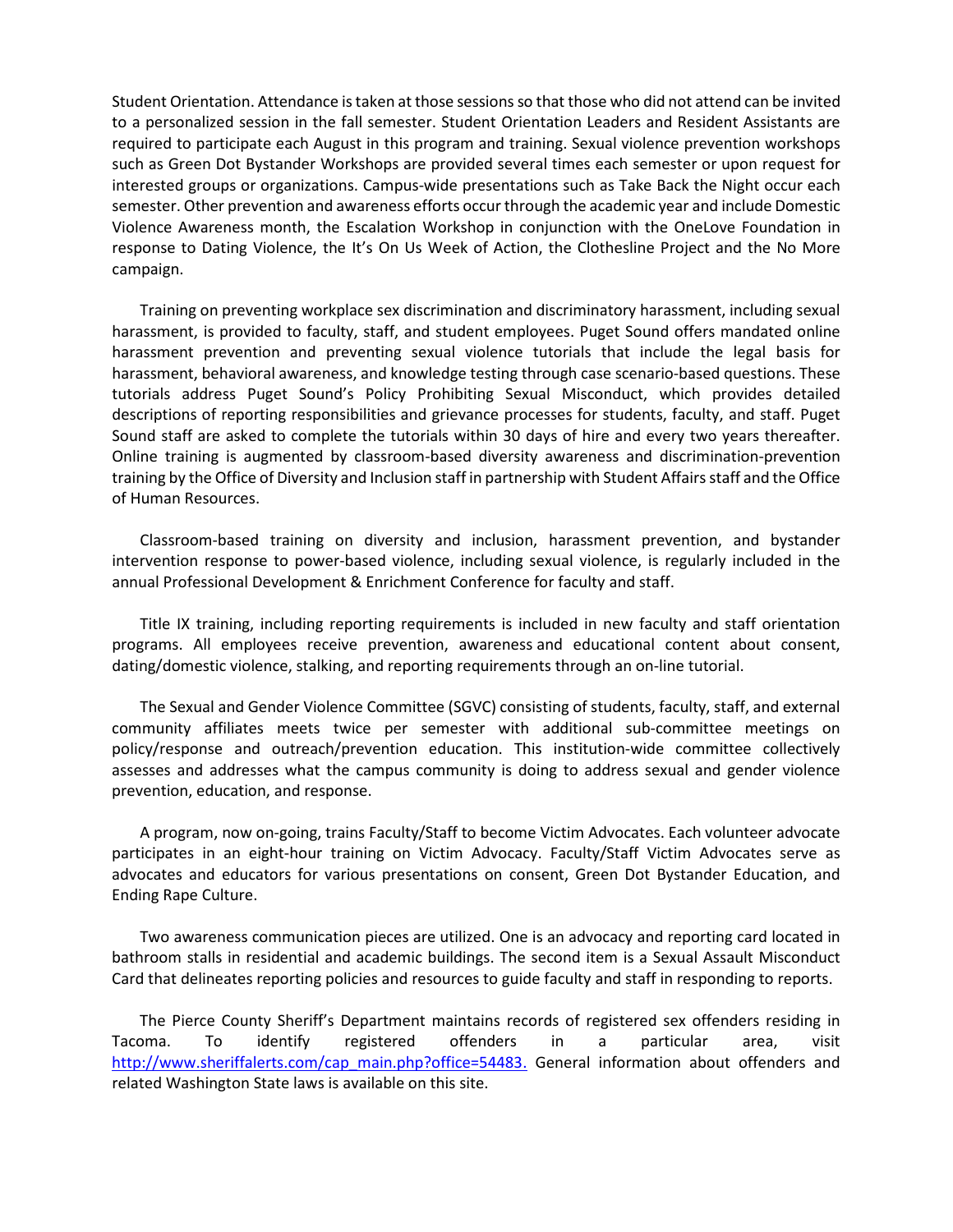Security Services has procedures for responding to reports of missing persons. Campus community members are encouraged to contact Security Services or Residence Life staff with concerns about possible missing roommates, friends, or co-workers. Unless there is evidence or suspicious circumstances, persons over 18 years of age are not normally considered "missing" by Tacoma Police until they have not been seen or communicated with for 24 hours. Students living in university-owned housing have the option of listing a confidential contact person to be notified if the student is determined missing. Only authorized campus officials and law enforcement officials have access to this contact information. Tacoma Police will be notified if a student is determined to be missing after 24 hours whether or not they have listed a contact person. University representatives work collaboratively with Tacoma Police to investigate missing students. The university must notify parents or guardians (unless emancipated) about missing students under the age of 18.

Campus emergency response plans are posted at [www.pugetsound.edu/emergency.](http://www.pugetsound.edu/emergency) The university has a designated Emergency Operations Center (EOC) and temporary shelters on campus. Meetings and exercises are conducted involving members of a university Emergency Response Group. College representatives conduct ongoing emergency planning with the Pierce County Department of Emergency Management and City of Tacoma Police and Fire Departments. At the beginning of each semester, the university schedules and practices a campus-wide emergency drill (campus lockdown and evacuation.) Prior to the drill, the campus community is reminded about posted emergency response procedures.

## **Fire Safety**

The university encourages prompt reporting of any fire to Security Services. Reported fires are responded to by trained Security staff and/or the Tacoma Fire Department and are documented in a college incident report. All campus student housing facilities are equipped with fire alarm and suppression devices. All large occupancy residence units, including fraternity and sorority residences, contain certified fire alarm systems, occupant use fire extinguishers, and fire sprinkler systems. The university owns 76 residential houses occupied by students, faculty, or staff members. These houses are equipped with residential smoke detectors and occupant-use fire extinguishers. Security staff test fire alarm systems, visually inspect fire extinguishers, and facilitate needed repairs. Per City of Tacoma fire code, all campus fire alarms and suppression systems are tested and certified annually by a licensed contractor. All campus fire alarm and fire sprinkler systems are monitored in the Security office. Security staff respond to fire alarm activations and immediately alert the Tacoma Fire Department when necessary.

Fire drills are conducted in large occupancy living units (once each semester). Drills are scheduled by Residence Life staff and coordinated by Campus Safety Officers. During drills, Residence Life and Security staff check facilities to review evacuation compliance and verbally instruct occupants to assemble in designated outdoor gathering areas for each building.

Fire safety in campus residences is closely monitored and regulations are enforced by Residence Life and Security staff. Washington State Law prohibits smoking within 25 feet of building entrances or openings. The campus Residence Policy prohibits tampering with fire safety equipment, storing flammable objects or substances, use of candles or incense, refrigeration units requiring excess of 2.5 amps, and exposed coil cooking appliances in residential buildings. Residence Life staff enforce these policies and perform per semester fire inspections of each room. Residence Life and Security staff receive annual fire extinguisher training. Maintenance and custodial staff receive fire safety training and are instructed to report observed violations to Security Services.